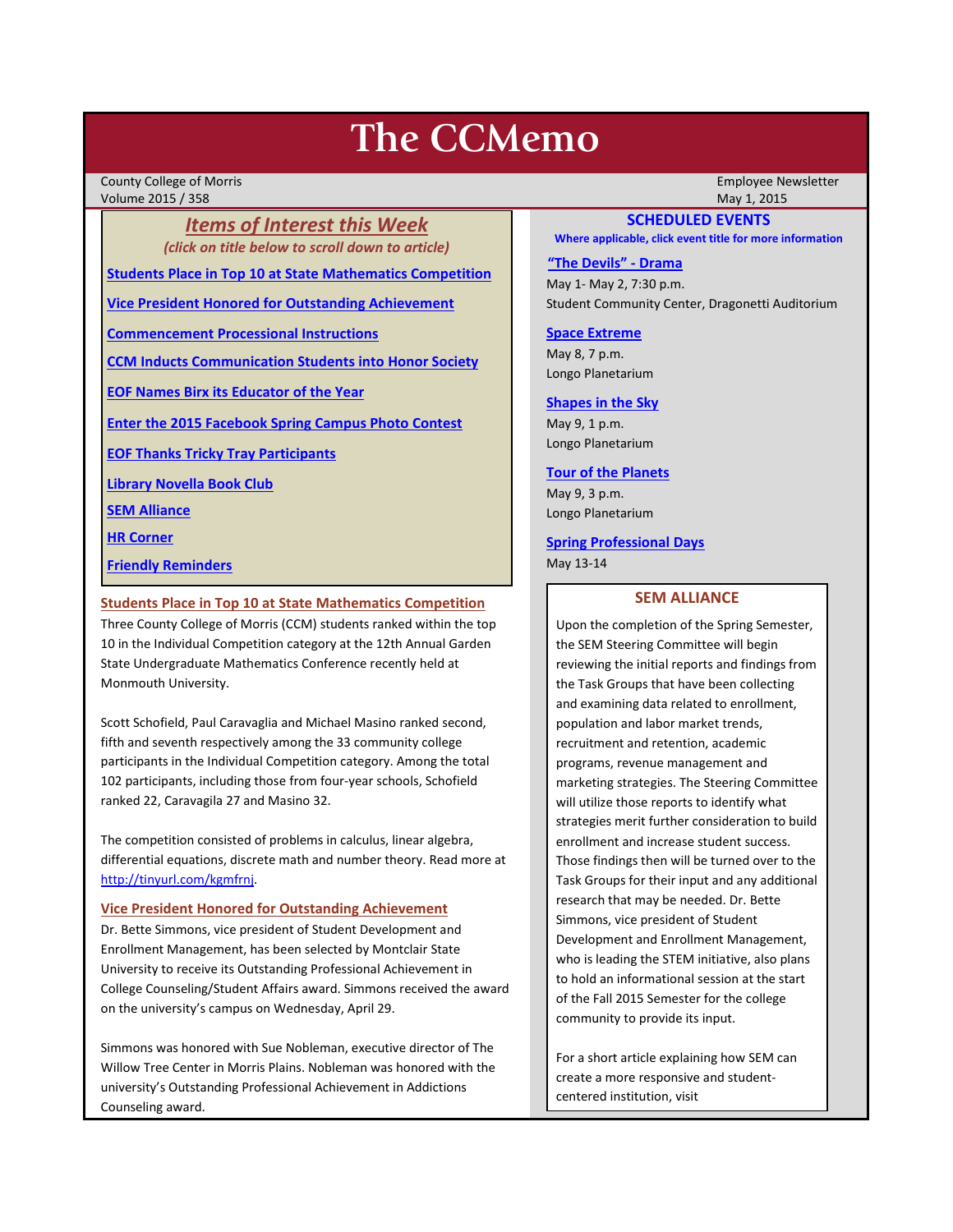"We were thrilled to come across both of these individuals because they're doing amazing things with their degrees — stuff we tell our incoming students that they can do," Matthew Shurts, associate professor of counseling in Montclair's Department of Counseling and Educational Leadership, told the Daily Record.

Simmons earned her master's at Montclair before receiving her doctorate at Seton Hall. Read more about the honor in the Daily Record article at [http://tinyurl.com/kxtdcw4.](http://tinyurl.com/kxtdcw4)



## <span id="page-1-0"></span>**Commencement Processional Instructions**

County College of Morris' 46th Commencement Exercises will take place Friday, May 22. The processional begins promptly at 10 a.m. and faculty are asked to assemble no later than 9:30 a.m. Please thoroughly review the full list of processional instructions a[t http://tinyurl.com/onc66at.](http://tinyurl.com/onc66at) Information for students and guests can be found at [www.ccm.edu/gradnew.](http://www.ccm.edu/gradnew) For those who will be posting to social media regarding graduation, please use #ccmgraduation with all posts.

# <span id="page-1-1"></span>**CCM Inducts Communication Students into Honor Society**



Twelve CCM students recently became the first to be inducted into the college's new chapter of the National Communication Association's community college honor society, Sigma Chi Eta.

Stephanie Brady, Krystina Cuozzo, Tamara Curovic, Marina Distasi-Gray,

# [http://www.resccu.com/respaper3.html.](http://www.resccu.com/respaper3.html)

# **FRIENDLY REMINDERS**

# <span id="page-1-2"></span>**Purchasing Deadlines for Fiscal Year 2014-15**

Please note the purchase requisition deadlines for 2014-15 as the fiscal year starts to come to an end. The deadlines help ensure Purchasing has adequate lead time to procure all goods and services.

If you are planning to purchase any capital equipment or audio-visual equipment, please email Purchasing immediately. CCM is currently in a bid situation for audio-visual equipment and specialized capital equipment. Therefore, Purchasing cannot guarantee a June 30 delivery date unless the item(s) are available under a state or consortium contract.

#### Deadline dates are:

- **Miscellaneous (excludes repair and maintenance):** May 13
- **Blanket Order Change Request:** June 1
- **WB Mason Office Supplies:** June 12
- **Blanket Order Releases:** June 12
- **Check Enclosed Orders:** June 12
- **Chartwells (Food Service):** June 12

# **Student Employment Notice and Change in Hours**

The first day of the summer student employment period is Tuesday, May 12. Only those students who have been officially hired or rehired for the summer employment period will be permitted to work from that date on. Please note that student aides will not be permitted to work more than 24.5 hours per week during the summer period. No averaging of hours is permitted.

If your department would like to hire student aides to work this summer, please print, complete and submit a Summer Student Aide Request Form (found at

[http://tinyurl.com/cafkk6s\)](http://tinyurl.com/cafkk6s) to Career Services in Cohen Hall, Room 203.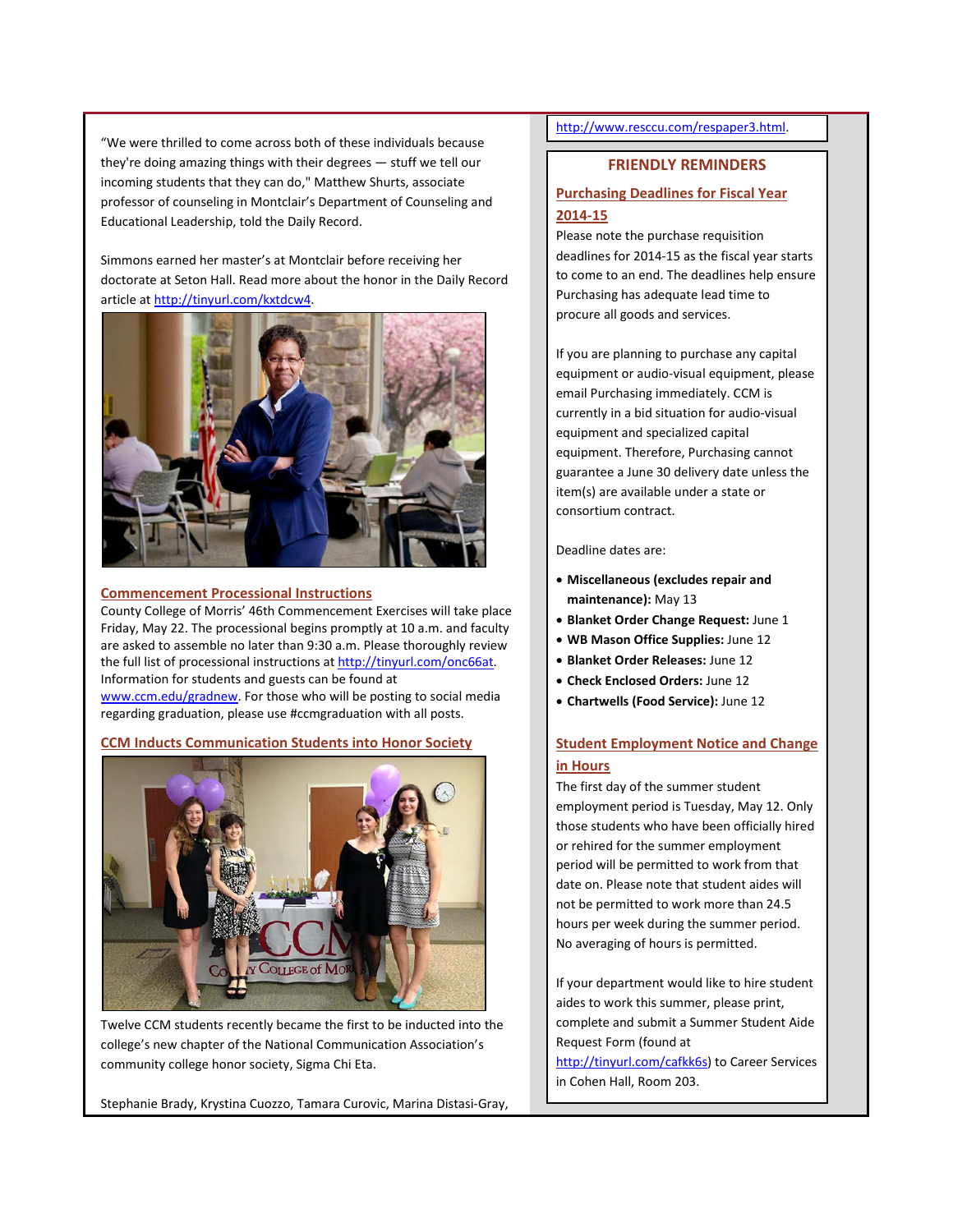Julia Filiberti, Alina Gilman, Abigail Lengyel, Sandra Riano, Victoria Saavedra, Luisa Salzar, Eva Stepanova and Tayah Swedlund were each welcomed into Sigma Chi Eta for displaying excellence in their study of communication.

Sigma Chi Eta aspires to foster growth in the communication discipline among community colleges by rewarding students who demonstrate academic excellence and by encouraging professional development. Once inducted, a student is a member for life.

Members of Sigma Chi Eta must meet the requirement of 12 credit hours at their current or transfer institution, possess a minimum 3.0 cumulative GPA, have taken nine credit hours in communication studies with a minimum 3.25 GPA in those courses and must be deemed in good standing at their college. Read more at [http://tinyurl.com/o6yhxn7.](http://tinyurl.com/o6yhxn7)

# <span id="page-2-0"></span>**EOF Names Birx its Educator of the Year**



Professor Emily Birx, English/Philosophy, was chosen by Educational Opportunity Fund (EOF) students to receive the 2015 Educator of the Year Award. Birx was formally recognized during the EOF Awards and Recognition Dinner on Thursday, April 23, in the Student Community Center, Davidson Rooms. EOF students cited her exceptional instructional capabilities, as well as the commitment and support she provides to EOF students throughout the academic year. Pictured above, from left to right, are Edie Nelson, EOF counselor; Pam Marcenaro, EOF director; and Birx.

Birx has been teaching English and writing at CCM since 2008, and has been a full-time professor since 2011. She is the co-chair of the Legacy Project at CCM, and will serve as the editor of the "Journal of New Jersey Poets" beginning in the fall. For the past seven years, she has also taught for the EOF program at Rutgers.

# <span id="page-2-1"></span>**Enter the 2015 Facebook Spring Campus Photo Contest**

As an employee of CCM, you see our beautiful campus every day. Why not capture that beauty and have a chance to win a great prize?

# **Faculty Development Endowment**

The Louise and Samuel Olshan Endowment for Faculty Professional Development exists to help faculty members offset the cost of professional memberships and/or travel to professional conferences and meetings.

Grants are available to:

- Full-time faculty (excluding academic department chairs and assistant department chairs)
- Adjunct faculty who have taught 20 semesters (fall and spring) in the last 12 years

Criteria details and the application can be found

at [http://www.ccm.edu/cte/grants.aspx.](http://www.ccm.edu/cte/grants.aspx) The deadline for applying is today.

# **2015-16 Online Catalog Now Available**

The online catalog for the 2015-16 Academic Year is now available at

[http://catalog.ccm.edu/.](http://catalog.ccm.edu/) The catalog covers the Summer 2015 semester through Spring 2016 semester and also includes the Summer College for Kids and Teens catalog. For those who would like a print version of the catalog, two versions are available in the Print Shop, the full credit catalog and a shorter and less expensive version that just includes Programs and Courses. Also available is a print version of the Summer College for Kids and Teens online catalog.

# **CCM Gourmet Club's Victorian High Tea**

Join the CCM Gourmet Club and a Food Production class for soup, salad, finger sandwiches, scones and fruit sorbet during a Victorian High Tea on Saturday, May 2, in the Student Community Center, Room 240. Two seating times are available at 11:45 a.m. and 12:15 p.m. Tickets can be bought at the Campus Life information window in the Student Community Center. Tickets are \$5 and children under 12 are free. Table reservations may be made for two, four or six people. Seating is limited in availability. The event is sponsored by the Gourmet Club.